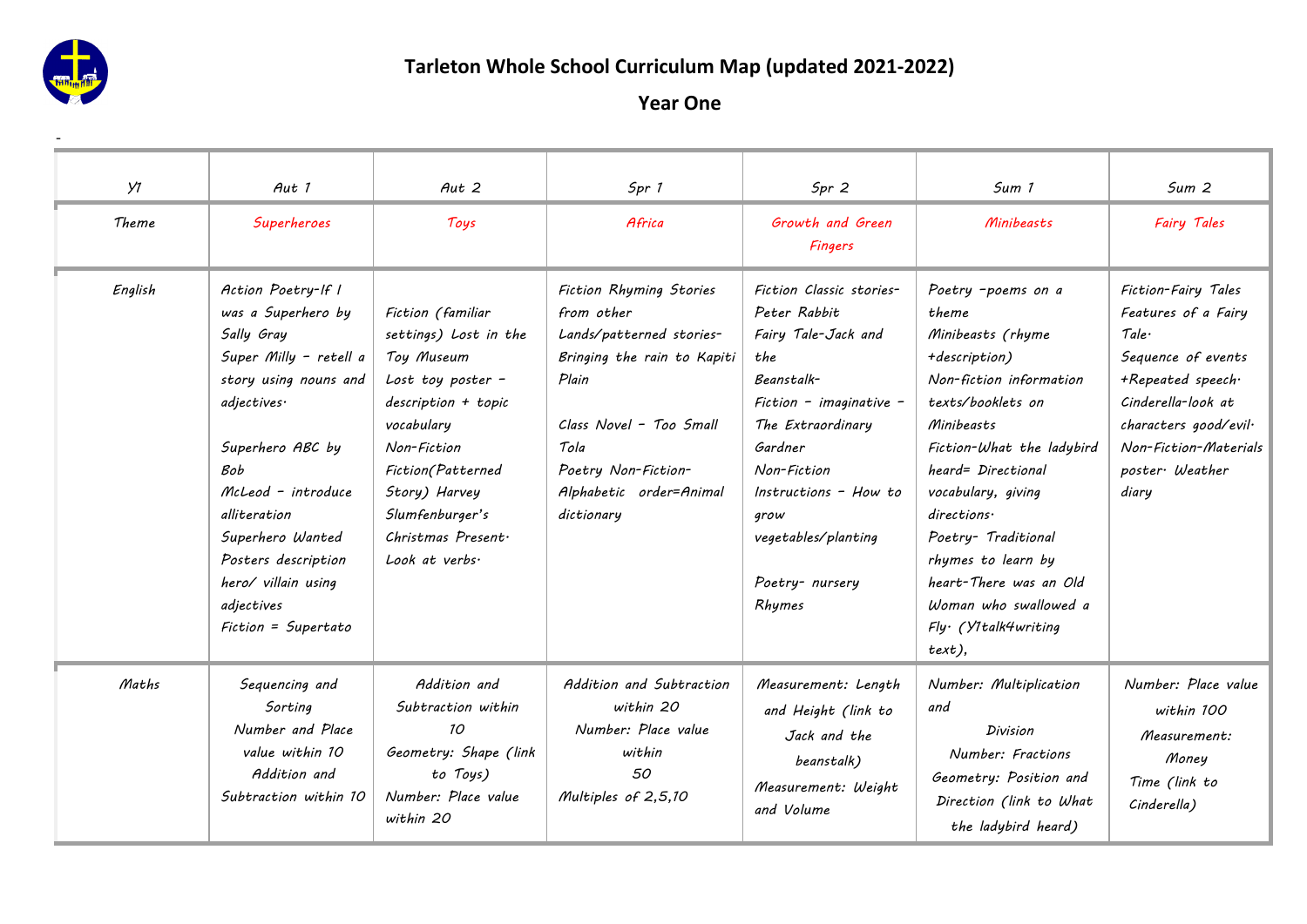

# **Tarleton Whole School Curriculum Map (updated 2021-2022)**

| Science                   | Human Body                                                                                                                     | Everyday materials                                                                                                                                             | Animals (African)<br>Adaptation                                                                                                                           | Plants and plant life<br>cycles                                       | Animals (Minibeasts)<br>observe, sort group,<br>compare, classify and<br>identify<br>To group living things by<br>differences and similarities | Everyday<br>materials<br>Identify and<br>name a variety of<br>everyday<br>materials,<br>including wood,<br>plastic, glass,<br>metal, water,<br>and rock |
|---------------------------|--------------------------------------------------------------------------------------------------------------------------------|----------------------------------------------------------------------------------------------------------------------------------------------------------------|-----------------------------------------------------------------------------------------------------------------------------------------------------------|-----------------------------------------------------------------------|------------------------------------------------------------------------------------------------------------------------------------------------|---------------------------------------------------------------------------------------------------------------------------------------------------------|
| Science/Nature<br>Journal | Signs of Harvest -<br>brown leaves, acorns,<br>conkers, ripe fruit<br>,crops<br>Plant Autumn<br>bedding and woodland<br>bulbs- | Seasonal Changes -<br>Observe and describe<br>weather associated<br>with the seasons $-$ day<br>length varies<br>Observing changes<br>across the 4<br>seasons- | Seasonal Changes -<br>Observe and describe<br>weather associated with<br>the seasons - day length<br>varies<br>Observing changes across<br>the 4 seasons- | Investigate whether all<br>plants are green<br>ID of variety of trees | Seasonal Changes- Making<br>tables and charts about<br>the weather Collect<br>temperature·<br>wind investigation                               | Seasonal Changes -<br>Observe clouds Day<br>length Sun safety<br>Draw a Summer<br>tree                                                                  |
| ICT                       | Online safety and<br><b>Exploring Purple</b><br>Mash Grouping +<br>Sorting                                                     | Pictograms                                                                                                                                                     | Lego Builders<br>Maze Explorers                                                                                                                           | Technology outside<br>school                                          | Coding                                                                                                                                         | Spreadsheets<br>Animated story<br>books                                                                                                                 |
| History                   | Chronology- how we<br>change as we grow up                                                                                     | Toys as source of<br>evidence                                                                                                                                  |                                                                                                                                                           |                                                                       |                                                                                                                                                |                                                                                                                                                         |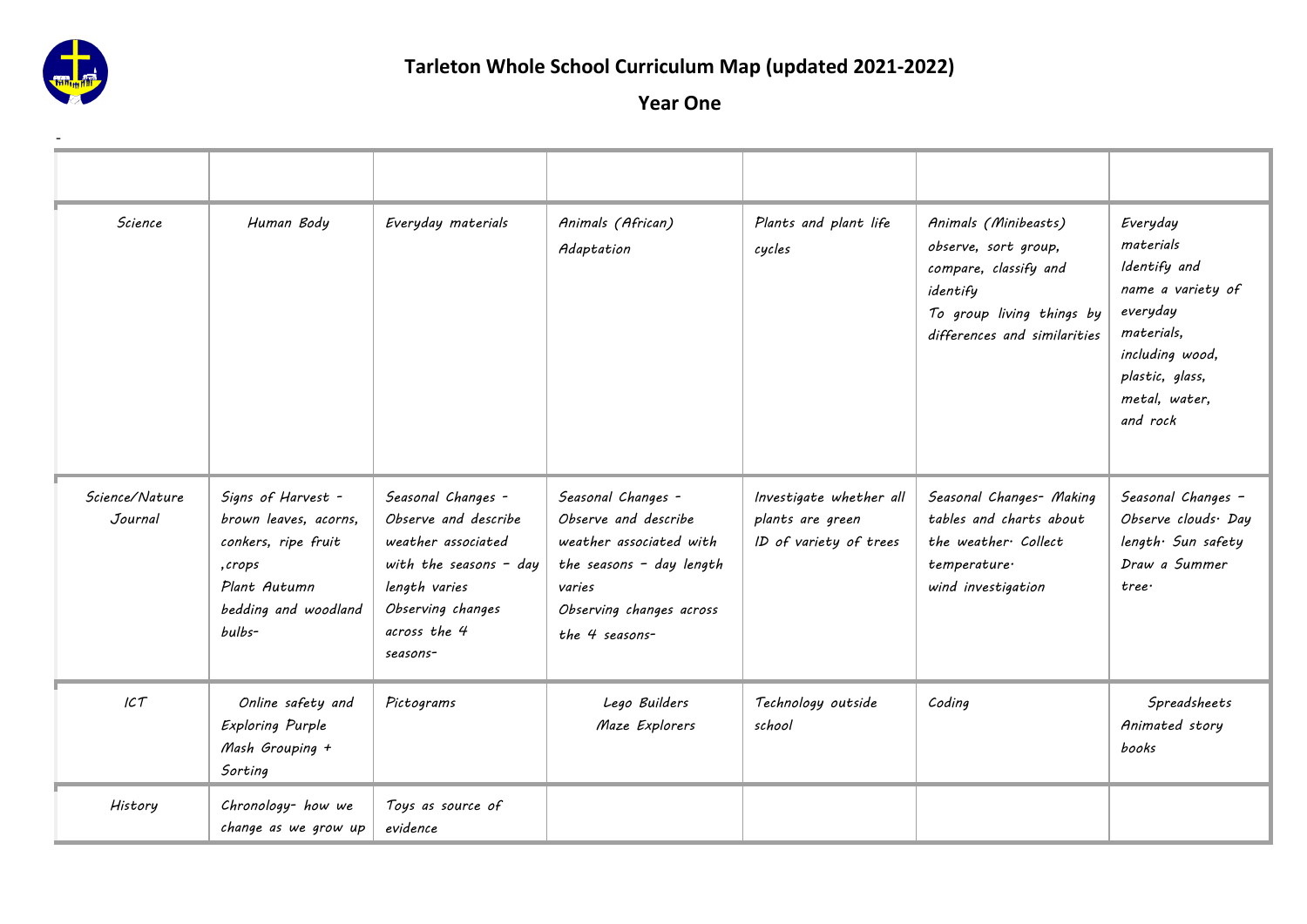

|           | Florence Nightingale<br>Using sources Use<br>books and internet                                                                 | What do we<br>know about<br>toys?<br>old/modern<br>Chronology History of<br>teddy bears timeline                                                                                                                                     |                                                                                                                                                                                                                           |                                                                                                |                                                                                                                                                                                     |                                |
|-----------|---------------------------------------------------------------------------------------------------------------------------------|--------------------------------------------------------------------------------------------------------------------------------------------------------------------------------------------------------------------------------------|---------------------------------------------------------------------------------------------------------------------------------------------------------------------------------------------------------------------------|------------------------------------------------------------------------------------------------|-------------------------------------------------------------------------------------------------------------------------------------------------------------------------------------|--------------------------------|
| Geography | Locational Knowledge<br>UK countries+ Capital<br>Cities map.<br>Physical geography -<br>UK is an island Maps<br>+aerial photos. |                                                                                                                                                                                                                                      | Locational Knowledge<br>Name and locate 7<br>continents and 5 oceans<br>Locate Africa, Hot and<br>Cold areas of the world,<br>Equator<br>contrasting non-European<br>country-African village<br>Enquiry and investigation | Weather                                                                                        | Field work Seasonal and<br>daily weather-Summer<br>weather record<br>wind investigation<br>Fieldwork in the school<br>grounds-suggest<br>improvements to an area<br>(wildlife area) |                                |
| Art       | Artist study -<br>Gustav Klimt                                                                                                  | Drawing skills<br><i><b>Observational</b></i><br>drawing of Toys in<br>different media;<br>Christmas crafts- Use<br>simple components,<br>such as split pins.<br>.Cut paper and other<br>materials safely and<br>with some accuracy. | Painting<br>African animals-colour<br>mixing<br>Sculpting<br>Models of animals using<br>clay                                                                                                                              | <i><b>Observational</b></i><br>drawings<br>and<br>paintings<br>leaves/plants<br>developed into |                                                                                                                                                                                     |                                |
| DT        | <b>Structures</b>                                                                                                               |                                                                                                                                                                                                                                      | <b>Structures</b>                                                                                                                                                                                                         | Construction                                                                                   |                                                                                                                                                                                     | Textiles<br>Fairy tale puppets |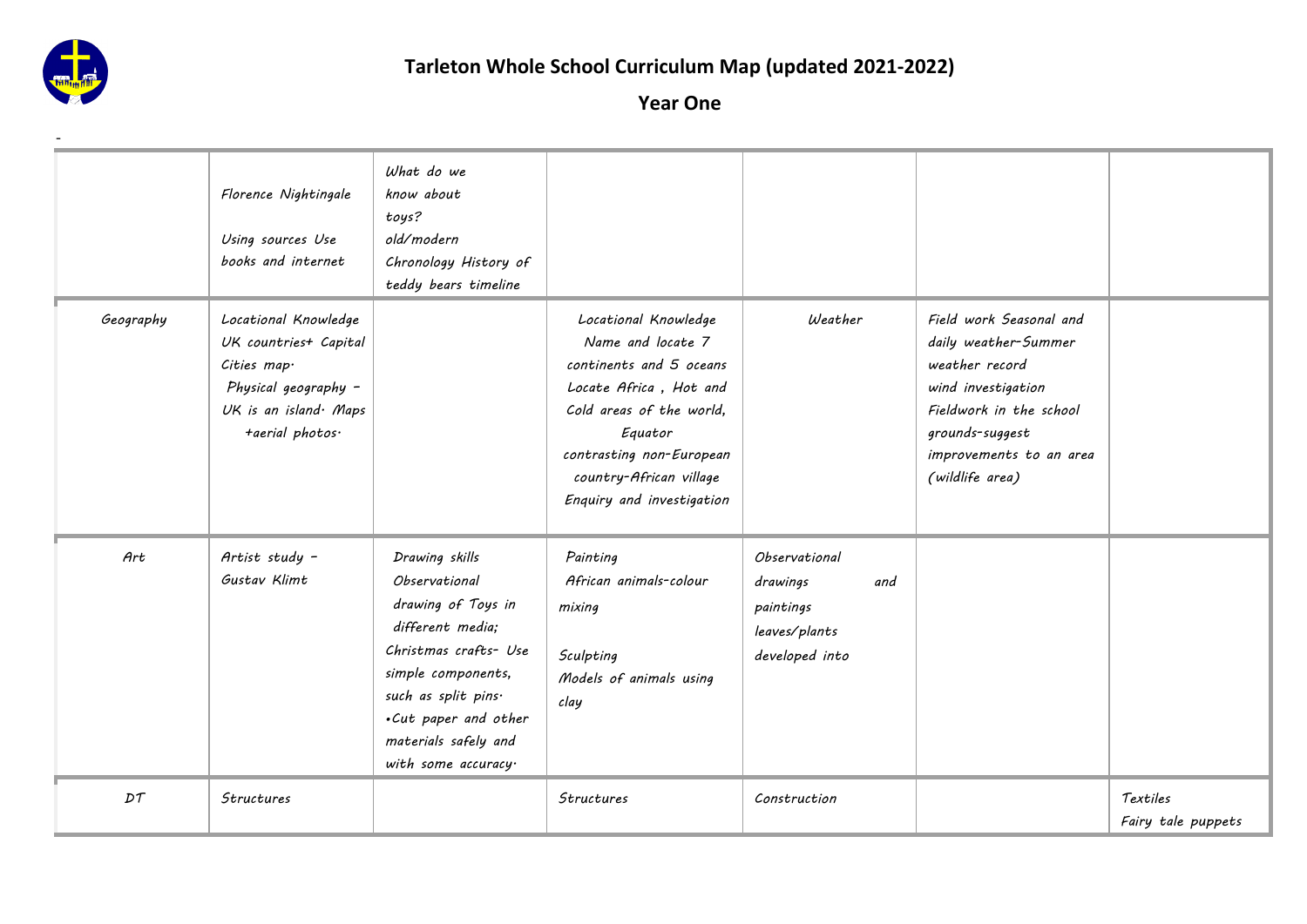

-

## **Tarleton Whole School Curriculum Map (updated 2021-2022)**

|       | Design and make a<br>secret Superhero base<br>using recycled<br>materials<br>bank to help them. |                                            | Design and make a<br>shoebox animal habitat<br>using recycled/found<br>materials                                                          | Design a Mini-beast<br>home using wood.<br>Experiment with,<br>construct and join<br>recycled, natural and<br>manmade materials. |                                                                                                                   | Explore a range of<br>existing products,<br>discussing how they<br>are made and how<br>they work·       |
|-------|-------------------------------------------------------------------------------------------------|--------------------------------------------|-------------------------------------------------------------------------------------------------------------------------------------------|----------------------------------------------------------------------------------------------------------------------------------|-------------------------------------------------------------------------------------------------------------------|---------------------------------------------------------------------------------------------------------|
| PE    | Sports Partnership<br>Orienteering<br>Year A Gymnastics<br>Year B Dance                         | Sports Partnership<br>Orienteering<br>Yoga | Sports Partnership<br>Gymnastics<br>Dance                                                                                                 | Sports Partnership<br>Gymnastics<br>Skipping                                                                                     | Sports Partnership<br>Year A Fundamental<br>Movement Skills<br>Year B Fundamental<br>Movement Skills<br>Athletics | Sports<br>Partnership Year<br>A Fundamental<br>Movement Skills<br>Year B Fundamental<br>Movement Skills |
| Music | Hey You!<br>Old School Hip-Hop<br>How pulse, rhythm<br>and pitch work<br>together.              | Christmas songs for<br>Nativity production | In the Groove<br>Blues, Baroque, Latin,<br>Bhangra, Folk, Funk<br>How to be in the groove<br>with different styles of<br>$m$ usic $\cdot$ | Round and Round<br>Bossa Nova<br>Pulse, rhythm and<br>pitch in different<br>styles of music.                                     | Your Imagination<br>Pop<br>Using your imagination.                                                                | Reflect, Rewind &<br>Replay<br>Classical                                                                |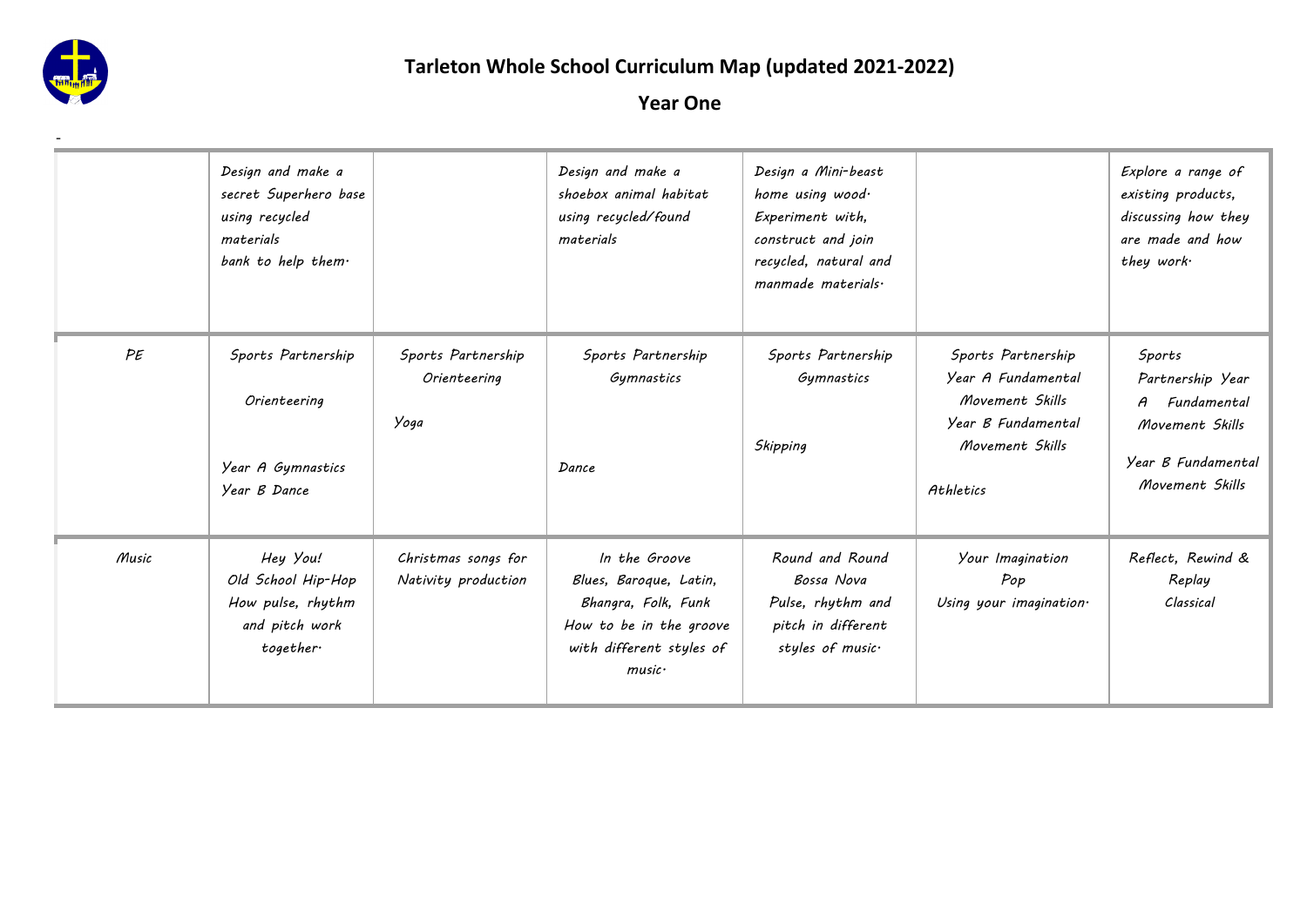

## **Tarleton Whole School Curriculum Map (updated 2021-2022)**

| Questful RE +<br>Understanding<br>Christianity<br>+ Class Value-<br>Friendship | Harvest God,<br>Creation, Gospel<br>Introduce CLASS<br>Value - Friendship                                                                                                                                   | Special objects compare<br>own special toys and<br>objects with special<br>religious objects<br>Christmas -Incarnation                                                                                                             | Creation - God + Creation<br>The aim of this unit is to<br>give children the<br>opportunity to develop<br>their perceptions and<br>understanding of God.                                                                                                                 | Easter - Salvation<br>The Aim of this unit<br>is to: give children an<br>opportunity to reflect<br>upon the miracles of<br>nature and new life<br>during springtime                                                                       | Revisit Class<br>Value=Friendship How do<br>we make friends? Who<br>are your special friends?<br>What makes a person a<br>good friend?                                                                                                                                                 | Baptism - God +<br>Salvation<br>In this unit pupils<br>will encounter the<br>concept of GOD<br>through the<br>promises and<br>symbols of baptism·                                                                                       |
|--------------------------------------------------------------------------------|-------------------------------------------------------------------------------------------------------------------------------------------------------------------------------------------------------------|------------------------------------------------------------------------------------------------------------------------------------------------------------------------------------------------------------------------------------|--------------------------------------------------------------------------------------------------------------------------------------------------------------------------------------------------------------------------------------------------------------------------|-------------------------------------------------------------------------------------------------------------------------------------------------------------------------------------------------------------------------------------------|----------------------------------------------------------------------------------------------------------------------------------------------------------------------------------------------------------------------------------------------------------------------------------------|-----------------------------------------------------------------------------------------------------------------------------------------------------------------------------------------------------------------------------------------|
| Multicultural links                                                            | Harvest<br>(Non-Christian)<br>Jewish-Sukkot                                                                                                                                                                 | Special Objects<br>religious objects from<br>Non-Christian Faiths<br>such as a dreidel.<br>kiddish cup, a seder<br>plate, a puja tray and<br>a singing bowl.                                                                       | African Art<br>Creation stories in other<br>faiths (non-Christian)                                                                                                                                                                                                       |                                                                                                                                                                                                                                           | Where is the Holy land?                                                                                                                                                                                                                                                                | Muslim + Hindu<br>naming ceremony                                                                                                                                                                                                       |
| PSHE                                                                           | Being Me in My<br>World<br>(BM)<br>Feeling special and<br>safe<br>Being part of a class<br>Rights and<br>responsibilities<br>Rewards and feeling<br>proud<br>Consequences<br>Owning the Learning<br>Charter | Celebrating Difference<br>(CD)<br>Similarities and<br>differences<br>Understanding bullying<br>and knowing how to<br>deal with it<br>Making new friends<br>Celebrating the<br>differences in<br>everyone CLASS<br>VALUE=FRIENDSHIP | Dreams & Goals (DG)<br>Setting goals<br>Identifying successes<br>and achievements<br>Learning styles<br>Working well and<br>celebrating<br>achievement with a<br>partner<br>Tackling new challenges<br>Identifying and<br>overcoming<br>obstacles<br>Feelings of Success | Healthy Me (HM)<br>Keeping myself<br>healthy<br>Healthier lifestyle<br>choices<br>Keeping clean<br>Being safe<br>Medicine<br>safety/safety with<br>household items Road<br>safety (covered<br>separately) Linking<br>health and happiness | Relationships (RL)<br>Belonging to a family<br>Making friends/being a<br>good friend Physical<br>contact preferences<br>People who help us<br>Qualities as a friend and<br>person Self-<br>acknowledgement<br>Being a good friend to<br>myself<br>Celebrating special<br>relationships | Changing Me (CM)<br>Life cycles - animal<br>and human<br>Changes in me<br>Changes<br>since<br>being a baby<br><b>Differences</b><br>between<br>female and<br>male bodies<br>(correct<br>terminology)<br>Linking growing<br>and learning |